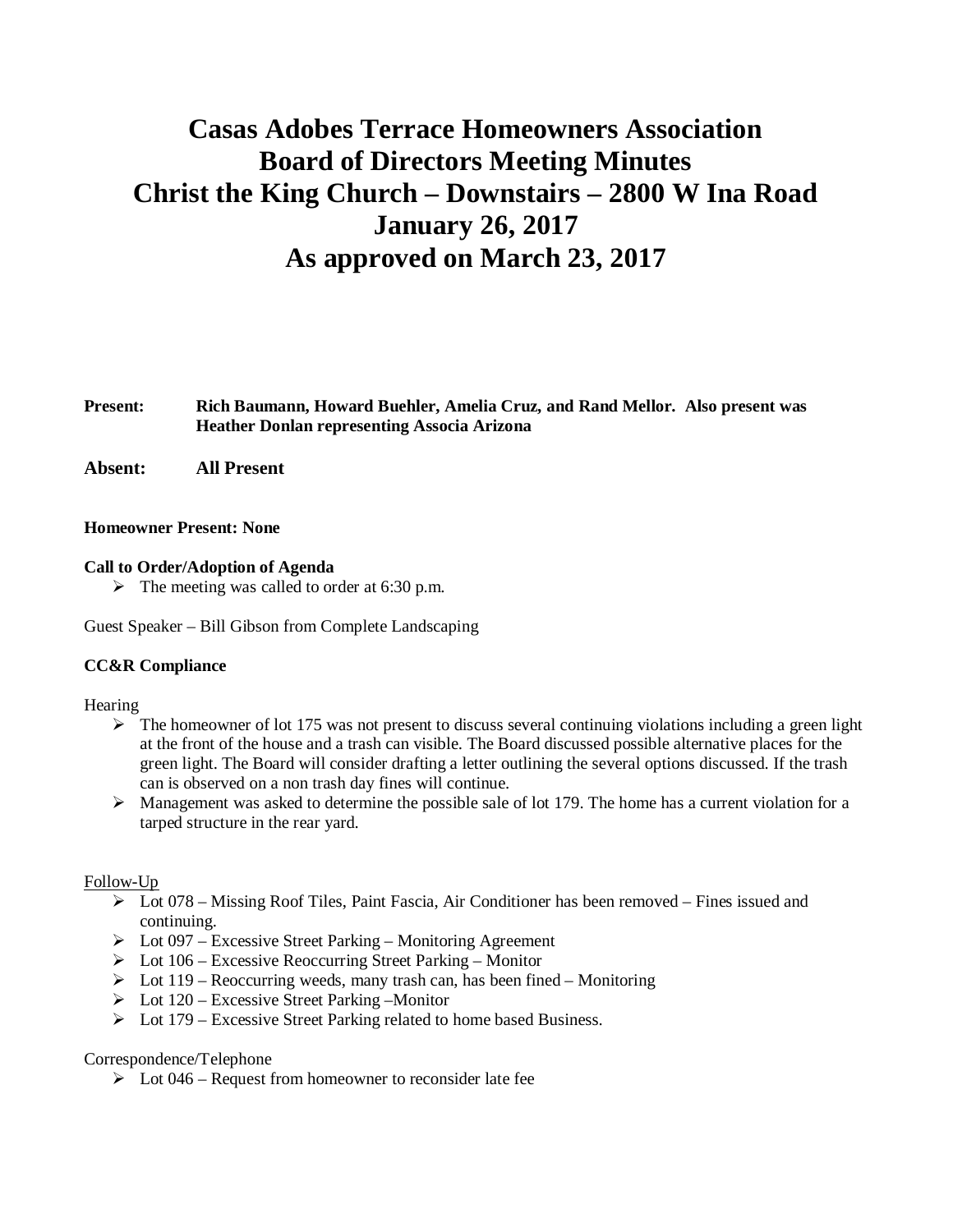*A motion to remove the late fee issued was made, seconded, and passed with a unanimous vote.*

 $\triangleright$  Lot 104 – Request additional time to remove Mistletoe from front yard tree.

*A motion to grant the homeowner an additional 60 days to remove the Mistletoe and possibly replacement of the tree was made, seconded, and passed with a unanimous.*

 $\triangleright$  Lot 146 – Request to reconsider fines for a visible trash can

## *A motion to waive the fine issued pending no additional occurrences in the next 6 months was made, seconded, and passed with a unanimous vote.*

 $\triangleright$  Lot 147 – Communication regarding unpainted solar boxes and conduit lines. The homeowner has previously been notified that all solar boxes and conduit lines must be painted to match the home. Solar City has previously provided a cover.

## *A motion to grant the homeowner 30 days to cover and paint the inverter box was made, seconded, and passed with a unanimous vote.*

 $\triangleright$  Lot 170 – Request to reconsider fines.

*A motion to waive the fine issued pending no additional occurrences in the next 6 months was made, seconded, and passed with a unanimous vote.*

## **Approval of Minutes**

*A motion to approve the December 8, 2016 meeting minutes as amended was made, seconded and passed with a unanimous vote.*

*A motion to adopt the November 8, 2016 and the December 6, 2016 ACC minutes as presented was made, seconded and passed with an unanimous vote.*

## **Financial Report**

- Ø The November 2016 and December 2016 financials were provided for review.
- $\triangleright$  Larry Recker will begin the preparation of the 2016 Compilation Report.
- $\triangleright$  The Board discussed adding several footnotes to the compilation to show bad debt expenses that were for previous years.

## *A motion to have Larry Recker a footnote to the compilation to show that Bad Debt and legal expenses were expenses acquired in previous years was made, seconded, and passed with an unanimous vote.*

**A motion to accept the November 2016 and December 2016 financials was made, seconded, and passed with an unanimous vote.**

## **Officer, Committee and Management Reports**

## Officers Reports

 $\triangleright$  No Report

## ACC

Ø The approved changes made to the Architectural and Landscaping Standard became effective as of January 1, 2017.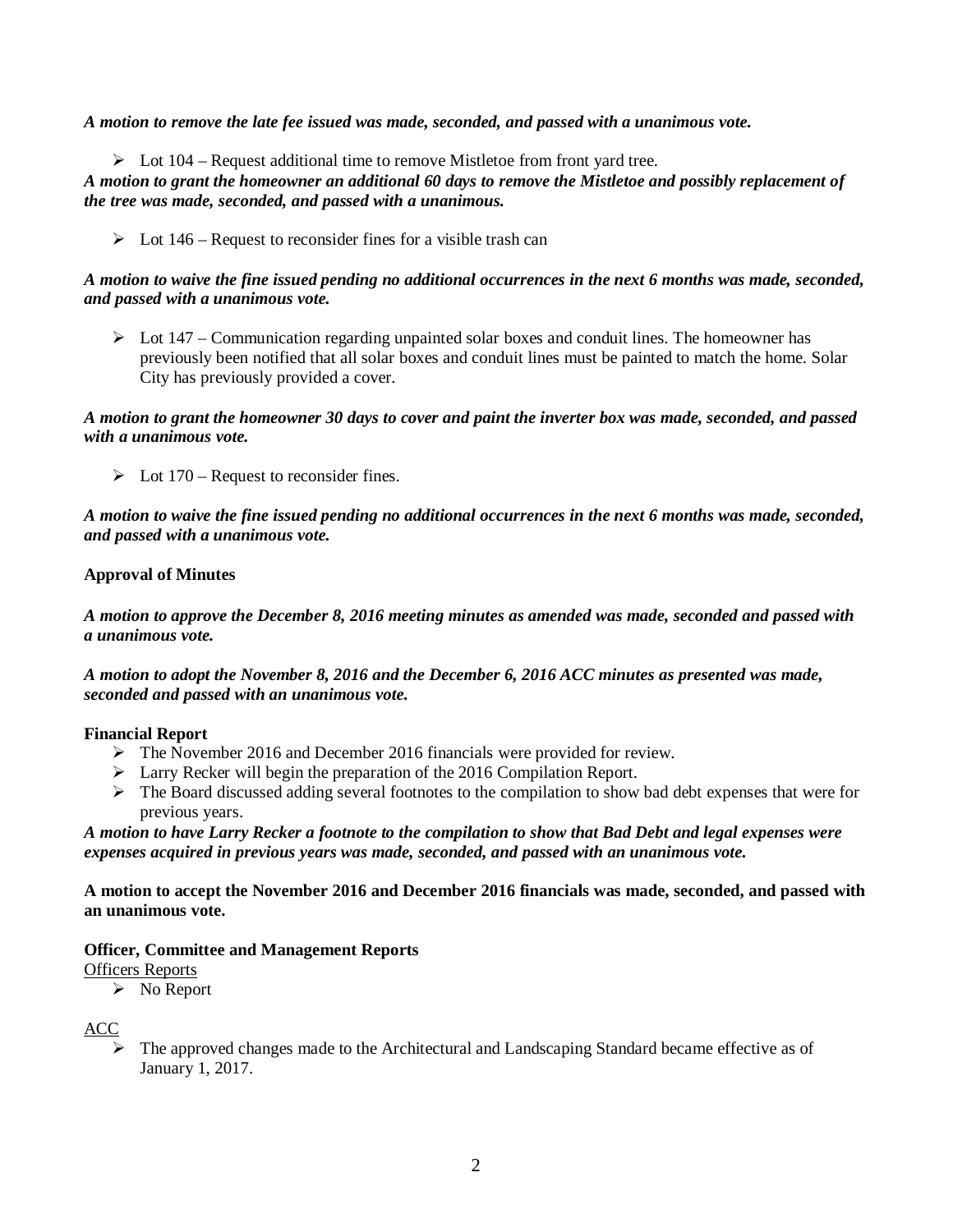$\triangleright$  The committee is currently working to make changes to the template letter, which currently accompanies a copy of the signed ACC form. The web site address will be added to the template. The Board was provided with a copy of the proposed template.

#### Landscape

- $\triangleright$  Complete Landscaping has provided a proposed contract for routine landscape maintenance in the amount of \$661 per month.
- $\triangleright$  The proposed contract includes the application of pre-emergent, irrigation repairs, and a separate mowing crew.
- $\triangleright$  The Board discussed concerns with the Chula Vista along with the recent price increase.
- $\triangleright$  Chula Vista has submitted a proposal in the amount of \$2,175 to remove Mistletoe in several trees along Shannon.

## *A motion to terminate the current contract with Chula Vista and begin service with Complete Landscaping was made, seconded, and passed with a unanimous vote.*

## Website

 $\triangleright$  No new update was provided.

Associa Arizona Management Report

 $\triangleright$  The Board was a current management report. There were no questions.

#### **Old Business**

Avid Pay Reconciliation & Strongroom invoice rejection by Corporate

 $\triangleright$  This item was tabled for the next meeting.

#### 2017 Key Date Calendar

- $\triangleright$  The Board was provided with a revised 2017 Key Date Calendar
- $\triangleright$  A few changes will be made and provided to the Board.

Transfer/Disclosure Packet Review

 $\triangleright$  This item was tabled for the next meeting

#### **New Business**

Ratify AIL to include Mistletoe in Standard Violation Inspection.

*A motion to ratify the AIL vote regarding Mistletoe was made, seconded, and passed with a unanimous vote.*

Dictograph Contract

- $\triangleright$  The Board was provided with a 2017 contract from Dictograph.
- $\triangleright$  Each inspection will remain at \$20.

## *A motion to accept and approve the 2017 Dictograph contract was made, seconded and passed with a unanimous vote.*

#### Next Meeting

 $\triangleright$  March 23, 2017 – Christ the King Church – 2800 W. Ina Road

## **Once Around the Table**

 $\triangleright$  No Discussion